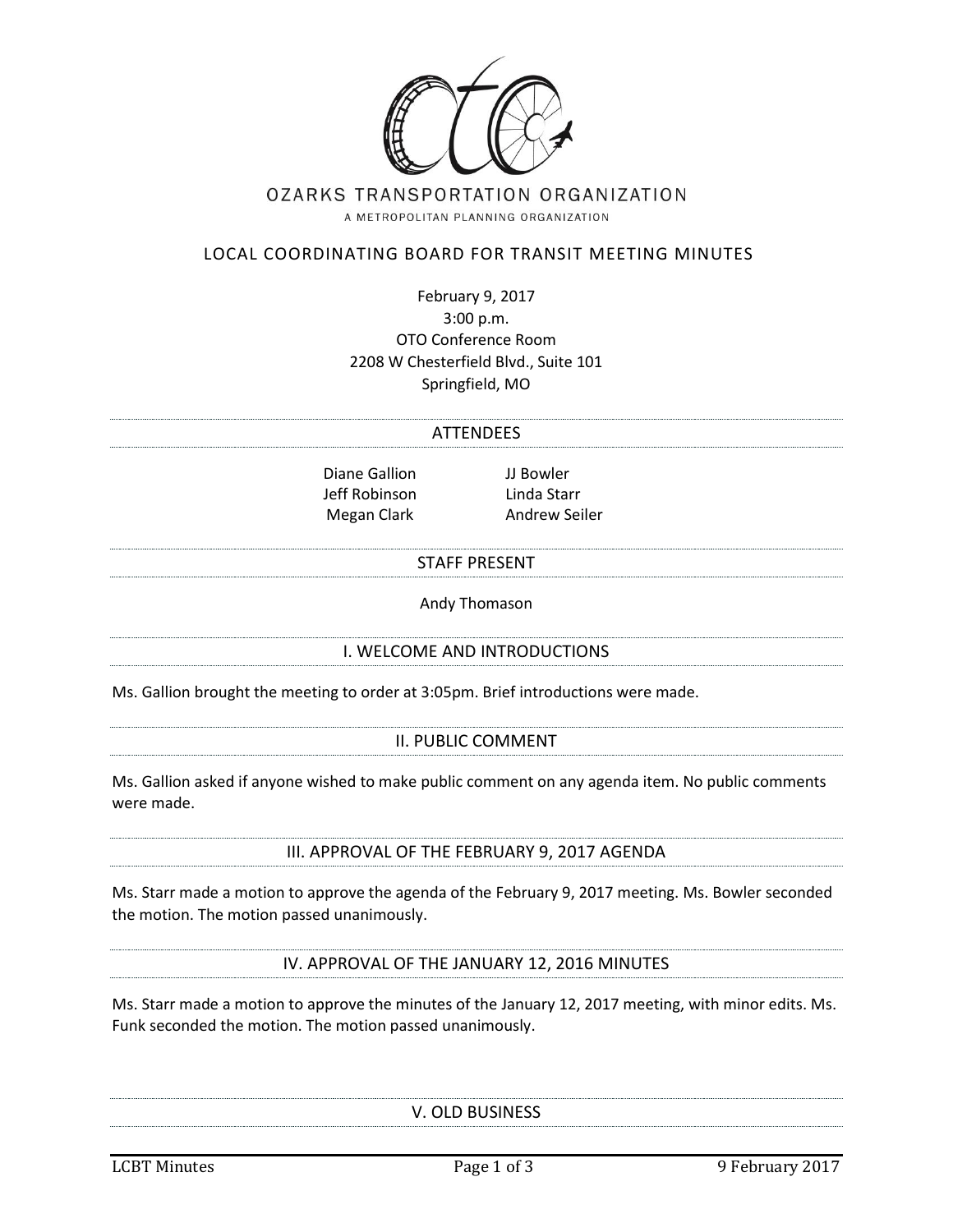### **a) 5310 Vehicle Update**

Mr. Thomson reported the necessary paper work had not been completed to include the Dec 2016 vehicle awards into the TIP. As a result, the vehicle purchases will be delayed 2 months. They will go before the TPC in March and the Board in April.

Mr. Thomason also reported he was in conversation with MoDOT to determine expected purchases with FY 17 funds. MoDOT is showing available funds to purchase 3 vehicles with FY 17 funds, while OTO is showing funds to purchase 2. Mr. Thomason will report back to the LCBT once this discrepancy is shorted out.

#### VI. NEW BUSINESS

#### **a) Review TCP Survey Results**

Mr. Thomason reported good participation in the three TCP surveys. The User survey was completed by 106 individuals. The participation in the Agency and Provider survey was much lower, 6 and 4 respectively. During the 3 days since the survey closed, Mr. Thomason spent more time synthesizing the results of the survey than creating summary tables and narratives. He provided the group with dashboard printouts of the Agency and Provider survey, and with all the short answer responses from the User Survey. Overall, the User survey indicated people were happy with their transportation options and Agencies/Providers struggled with funding.

#### **b) Identification of Regional Needs**

Mr. Thomason shared with the committee the synthesis of User needs and of Agency/Provider needs he had drafted over the last 3 days. He reported he looked for broad themes and more specific needs. The user survey seemed to reveal the themes of spontaneity and flexibility. Users wanted to be able to travel spontaneously and travel to spontaneous destinations. The current scheduling systems used by many transportation providers did not easily allow for same day travel, nor the provider have occasional service to destinations like Branson, State Parks, or garage sales. For the Agencies and Providers, the theme of capacity was obvious. Agencies identified the need to serve a wider range of destination, while the providers identified capacity issue with current their fleet size, except with CU Transit. Beyond these themes, Mr. Thomason reported he identified 5 specific user needs and three needs for agencies and providers.

The following discussion and comments were made. Ms. Bowler commented the themes and needs reflected the current state of the region as she understood it. She did not know how to address them, but they seemed correct. Ms. Gallion reported that CU had recent discussions about will-call services and same-day reservations. The needs identified by Mr. Thomason seemed in line with what Ms. Gallion's experiences. Mr. Robinson reported, legislation was being considered to change Medicaid into state block grants. This change would likely result in reduced Medicaid transportation funding, impacting the availability of services in the region.

### **c) Discussion of Potential Strategies**

In order to help generate a conversation, Mr. Thomason provided the group with a copy of the strategies for the current TCP. He indicated the high priority strategies from the 2012 plan matched up with the themes and needs identified in the User and Agency/Provider surveys. Ms. Gallion